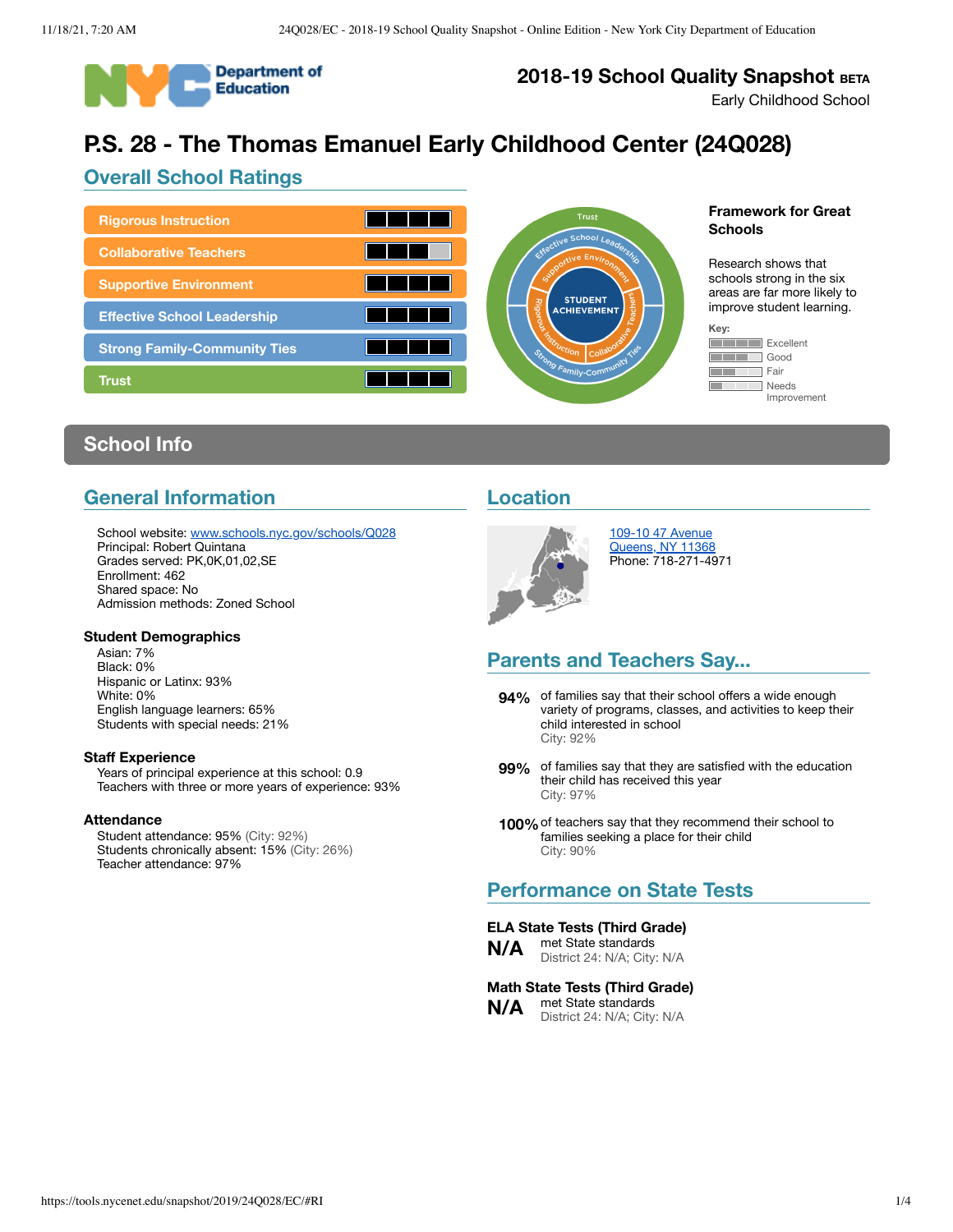<span id="page-1-0"></span>P.S. 28 - The Thomas Emanuel Early Childhood Center (24Q028)

#### **Rigorous Instruction**

## **Overall Rating for Rigorous Instruction**

**Excellent** The Rigorous Instruction rating looks at how well curriculum and instruction are designed to engage students, foster critical thinking skills, and are aligned to the Common Core.

> This section rating combines the results from the [Quality Review](https://www.nycenet.edu/OA/SchoolReports/2014-15/Quality_Review_2015_Q028.pdf) Report (PDF) and the NYC School Survey (available in the **School [Quality Guide](https://tools.nycenet.edu/guide/2019/#dbn=24Q028&report_type=EC)**).

## **Quality Review**

How interesting and challenging is the curriculum? l and **TELEVISION** 

How effective is the teaching and learning?

**REE** 

How well does the school assess what students are learning? **THE REAL PROPERTY** 

#### **School Survey**

89% responded positively to questions about Rigorous Instruction City: 85%

#### **Selected Questions about Rigorous Instruction**

**100%**of teachers of all subjects say that they had the resources to include opportunities for reading and writing experiences grounded in evidence from text, both literary and informational City: 94%

**100%**of teachers of all subjects say that they had the resources to develop students' conceptual understanding, procedural fluency, and their ability to apply math in context City: 95%

## <span id="page-1-1"></span>**Collaborative Teachers**

#### **Overall Rating for Collaborative Teachers**



**Good** The **Collaborative Teachers** rating looks at how well teachers participate in opportunities to develop, grow, and contribute to the continuous improvement of the school community.

> This section rating combines the results from the [Quality Review](https://www.nycenet.edu/OA/SchoolReports/2014-15/Quality_Review_2015_Q028.pdf) Report (PDF) and the NYC School Survey (available in the School [Quality Guide](https://tools.nycenet.edu/guide/2019/#dbn=24Q028&report_type=EC)).

## **Quality Review**

How well do teachers work with each other? **THE LEADER** 

How well are teachers developed and evaluated? N/A

*Quality Review ratings are from an experienced educator who visited and evaluated the school 15-Dec-14. Read the complete Quality Review Report (PDF) [\(http://nycenet.edu/OA/SchoolReports/2014-](http://nycenet.edu/OA/SchoolReports/2014-15/Quality_Review_2015_Q028.pdf) 15/Quality\_Review\_2015\_Q028.pdf).*

### **School Survey**

**94%** responded positively to questions about Collaborative **Teachers** City: 90%

#### **Selected Questions about Collaborative Teachers**

- **97%** of teachers say that they design instructional programs (for example, lessons and units) together City: 90%
- **97%** of teachers say that they had opportunities to work productively with colleagues at their school on professional development City: 89%
- **89%** of teachers say that teachers feel responsible that all students learn City: 95%

#### **Survey Response Rates**

Parents: 90% (387 surveys submitted) Teachers: 95% (38 surveys submitted)

*Find more survey questions in the School Quality Guide [\(tools.nycenet.edu/guide/2019/#dbn=24Q028&report\\_type=EC\).](https://tools.nycenet.edu/guide/2019/#dbn=24Q028&report_type=EC)*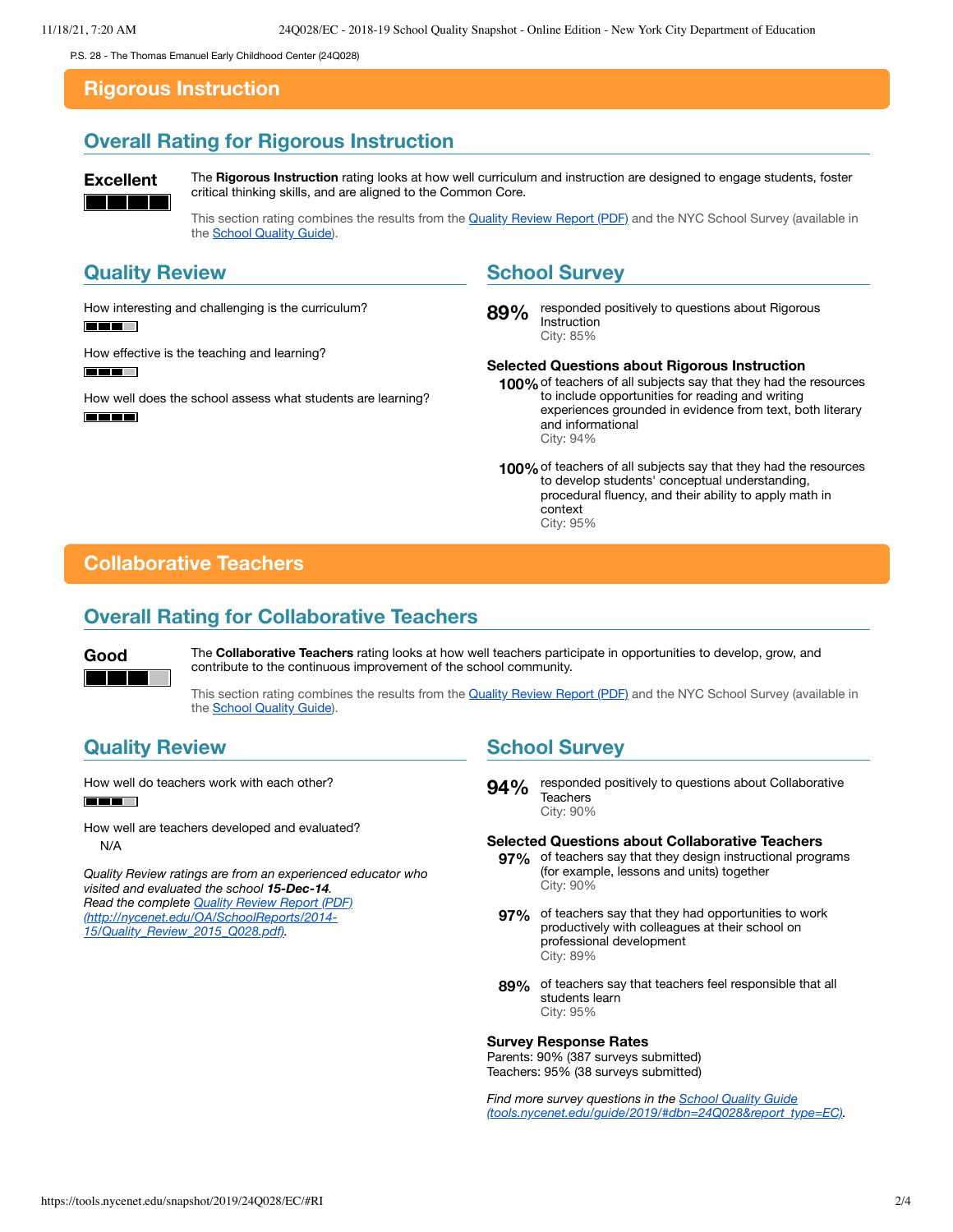<span id="page-2-0"></span>P.S. 28 - The Thomas Emanuel Early Childhood Center (24Q028)

#### **Supportive Environment**

## **Overall Rating for Supportive Environment**

**Excellent** The **Supportive Environment** rating looks at how well the school establishes a culture where students feel safe, challenged to grow, and supported to meet high expectations.

> This section rating combines the results from the [Quality Review](https://www.nycenet.edu/OA/SchoolReports/2014-15/Quality_Review_2015_Q028.pdf) Report (PDF), the NYC School Survey (available in the School [Quality Guide\)](https://tools.nycenet.edu/guide/2019/#dbn=24Q028&report_type=EC), and moving students with special needs to **less restrictive environments**, as well as chronic absenteeism.

#### **Quality Review**

How clearly are high expectations communicated to students and staff?

#### T E E

How safe and inclusive is the school? N/A

### **Less Restrictive Environment**

Movement of students with special needs to less restrictive environments  $\blacksquare$ 

#### **School Survey**

**95%** responded positively to questions about Supportive Environment City: 89%

#### **Selected Questions about Supportive Environment**

- **100%**of pre-k through 5 teachers say that students are safe in the hallways, bathrooms, locker rooms, and cafeteria of their school City: 97%
- **89%** of teachers say that adults at their school teach students how to advocate for themselves City: 90%
- **95%** of teachers say that adults at their school teach critical thinking skills to students City: 94%

#### <span id="page-2-1"></span>**Effective School Leadership**

### **Overall Rating for Effective School Leadership**

**Excellent** The **Effective School Leadership** rating looks at how well school leadership inspires the school community with a clear instructional vision and effectively distributes leadership to realize this vision.

> This section rating combines the results from the [Quality Review](https://www.nycenet.edu/OA/SchoolReports/2014-15/Quality_Review_2015_Q028.pdf) Report (PDF) and the NYC School Survey (available in the **School [Quality Guide](https://tools.nycenet.edu/guide/2019/#dbn=24Q028&report_type=EC)**).

#### **Quality Review**

How well are resources aligned to instructional goals? N/A

- How well does the school meet its goals? N/A
- How well does the school make decisions? N/A

*Quality Review ratings are from an experienced educator who visited and evaluated the school 15-Dec-14. Read the complete Quality Review Report (PDF) [\(http://nycenet.edu/OA/SchoolReports/2014-](http://nycenet.edu/OA/SchoolReports/2014-15/Quality_Review_2015_Q028.pdf) 15/Quality\_Review\_2015\_Q028.pdf).*

#### **School Survey**

**96%** responded positively to questions about Effective School Leadership City: 91%

#### **Selected Questions about Effective School Leadership**

- **97%** of teachers say that the principal communicates a clear vision for this school City: 92%
- **100%** of teachers say that curriculum, instruction, and learning<br>materials are well coordinated across different grade levels City: 89%
- **99%** of families feel that the principal works to create a sense of community in the school City: 96%

#### **Survey Response Rates**

Parents: 90% (387 surveys submitted) Teachers: 95% (38 surveys submitted)

*Find more survey questions in the School Quality Guide [\(tools.nycenet.edu/guide/2019/#dbn=24Q028&report\\_type=EC\).](https://tools.nycenet.edu/guide/2019/#dbn=24Q028&report_type=EC)*